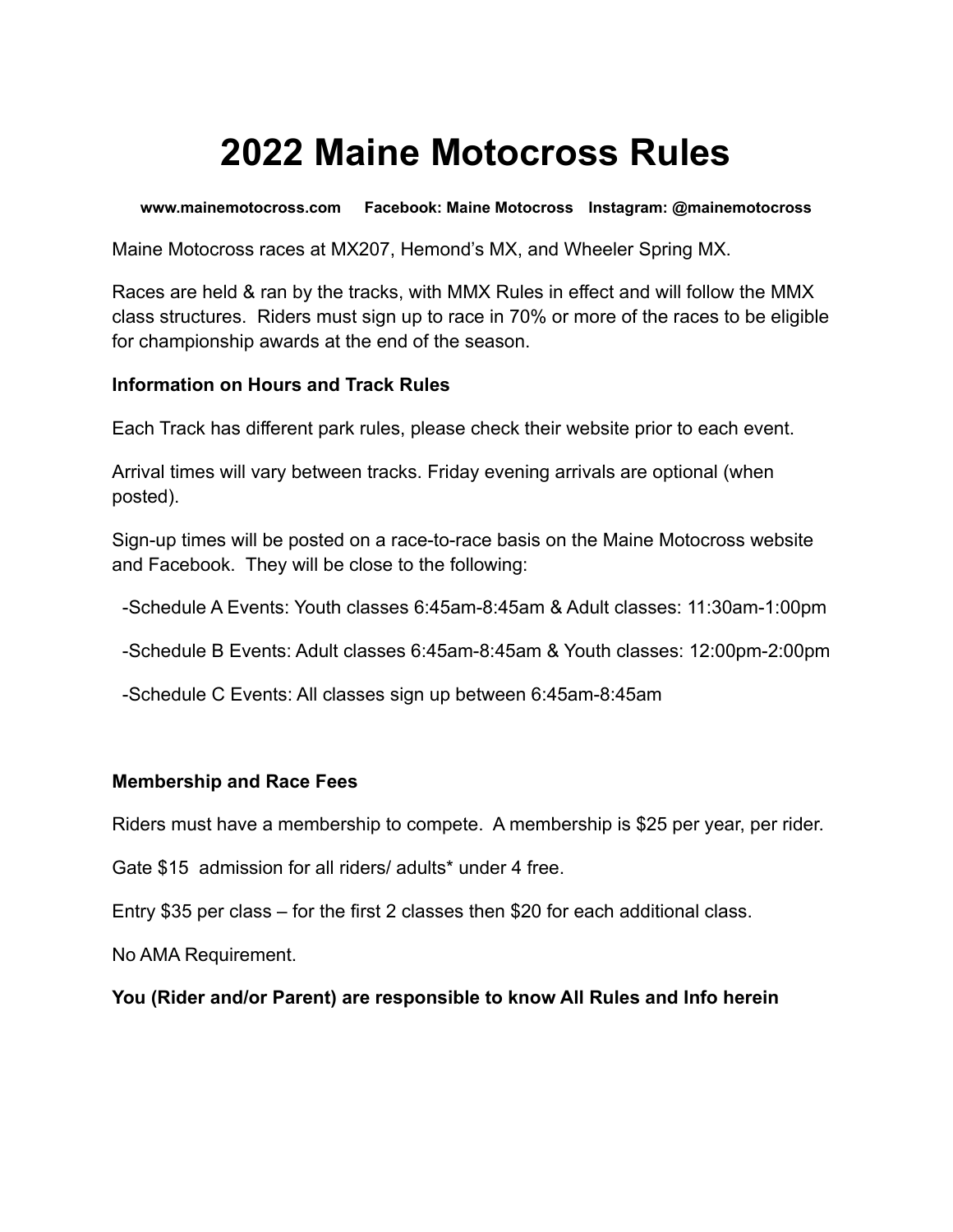**These rules vary by track; please check each track's website for their park rules.**

**Failure to do so will result in fine equivalent to wristband price and/or removal from park**

**PR - 1 -** Wristbands must be put on at the gate (on your wrist) and worn all day.

**PR – 2 –** Enter at your own risk.

**PR – 3 –** All rules shall apply to riders, spectators, relatives and friends in attendance, on and off the track.

**PR – 4 –** No Drugs or Alcohol while participating in races.

**PR – 5 –** No roping off areas.

**PR – 6 –** Riding in the pits is allowed for the signed up rider only, to get to the track and back. Motorcycles are not allowed in the spectating areas. Ride 1st gear slow, walking speed, NO passengers.

**PR – 7** – Pit Bikes (when permitted by track ruling) are ok to be used as transportation from point A to point B. They are to be ridden at walking speed with no roost and no passengers.

**PR – 8 –** No ground level campfires. Above ground campfire pit required.

**PR – 9 –** Pets must be on leash at all times and MUST be brought to outer limits and/or wooded areas to be relieved. Loud, uncontrollable or aggressive pets are not allowed. Clean up after your dogs, or leave them at home. Pick up and disposal required.

**PR – 10 –** Quiet time (music, generator etc.) 10pm – 6:45am. Pit bikes are put away when the sun goes down. Race bikes are not allowed to be started between 9pm-8am.

**PR – 11 –** Be courteous to your neighbor.

**PR – 12 –** No leaving tires or oil.

**PR – 13** – Sealed 5 gallon (or under) gas containers only - nothing larger allowed by permit.

**PR – 14 –** No dumping of any RV fluid (any offense is a lifetime ban!)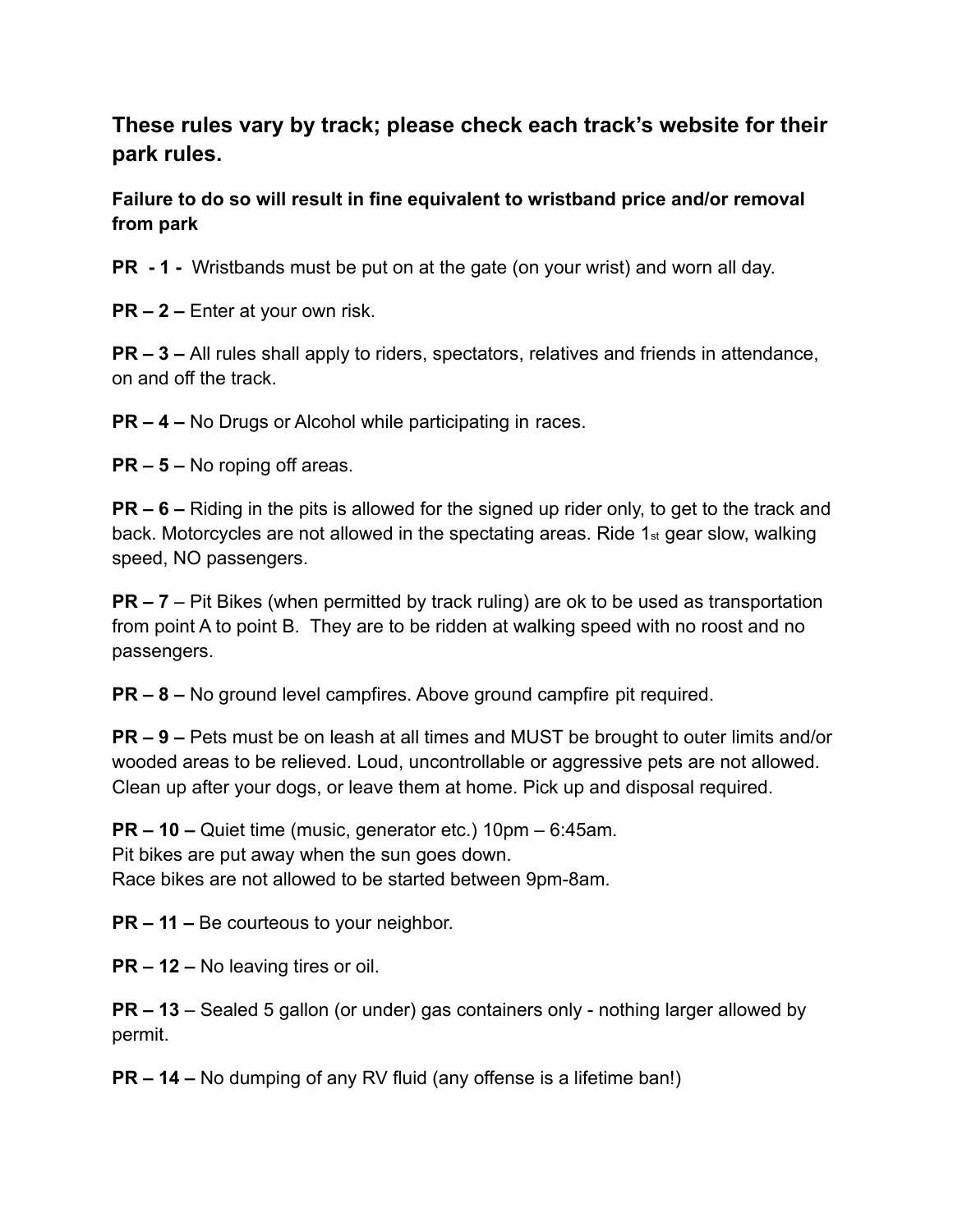**PR – 15** – No destruction of property (any offense is a lifetime ban).

**PR – 16** – Be courteous to the townsfolk who host this track.

**PR – 17 –** Rider's or spectators MUST stay on park property. If you leave the property onto a neighbor's property, you will be considered trespassing.

## **MMX Track Rules**

**T – 1 –** Enter and ride at your own risk.

- **T 2 –** 1 practice per rider per bike.
- **T 3 No refunds due to weather or after practice has run.**
- **T 4** You must be a rider, staff member or mechanic to enter the starting area.

**T – 5** – Mechanics or Parents enter the start area at their own risk. Mechanics must be 18 to accompany a rider at the start gate. One mechanic per rider.

**T – 6** – No one is allowed in front of the gate (rider or mechanic).

**T – 7 –** No smoking in the stage/start area.

**T – 8 –** No fueling in the stage/start area.

**T – 9 –** Start – Starter will check and give each rider the opportunity to acknowledge readiness – starter will point to you, nod if ready – If a rider is not able to start he/she or their mechanic may raise their hand signaling the need for 2 minutes. The board will be raised and the gate will drop in 2 minutes – if the rider is ready prior to the 2 minutes, the rider can signal for the 30 second board.

1 countdown on a double gate moto.

**T – 10** – 30 second board – board will turn sideways within 30 sec.

Turning the board sideways indicates the gate will drop within 10 seconds. Details of start boards will vary track to track.

**T – 11** – **Yellow Flag Rule** – Under a yellow caution flag you must slow down / proceed with caution and remain behind the bike that entered the area prior to you -- **There is no jumping or passing under yellow.** Passing under the yellow = Loss of 2 positions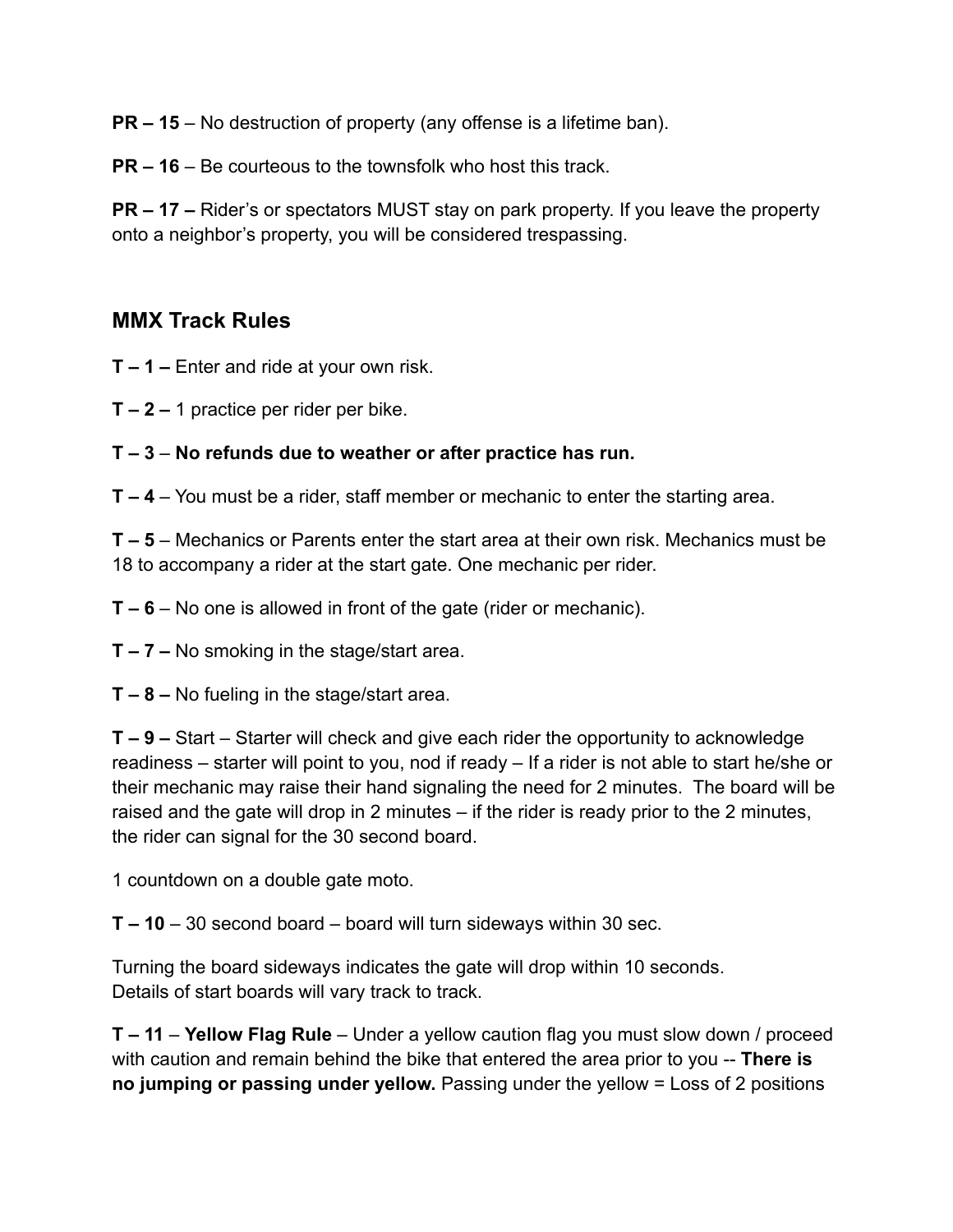in finish placement. Jumping under the yellow = minimum loss of 3 positions up to disqualification determined by severity at the discretion of the track referee.

**T – 12 –** Black flag rule –– exit the track – report to referee/office.

**T – 13** – Red flag rule – race stopped – report to gate to restart.

**T – 14** – Finish flag – checkered black and white – race is over, 1<sub>st</sub> gear after thrown – **always race to the checkered flag**. Racers must exit the track at designated area after receiving the checkered flag.

**T – 15 –** Penalties in practice may result in last gate pick, loss of position or disqualification depending on the severity as determined by the head referee.

**T – 16 –** If a rider veers off course and re-enters to gain a position or advantage, that rider must correct their placement or will be penalized by the referee to correct the unfair gain.

**T – 17** – Riders must start and finish the moto with the same bike and must enter the track through the start gate only or you will be disqualified.

**T – 18** – No poor sportsmanship – this includes rider's, their family, friends and spectators – Threats, aggression, swearing, fighting and/or intentional dirty riding may result in disqualification, suspension or revocation of membership.

**T – 19** – Unauthorized Entry –Unsafe panicked reactions - no one but authorized track personnel and racers are allowed on the track during a race/event – Any unauthorized person crossing the fence into the track may cause their rider to be disqualified for the moto or day. If your rider is injured and you need/wish to enter the track to attend your rider, you must have either permission from or be escorted by a track staff member. Only trained staff and medical personnel are allowed to attend downed riders. We will make every effort to connect any injured riders with friends/family when it is safe and time to do so.

**T – 20** – Protests - Any protests must be given to authorized track personnel at sign up/office. All Protests must be signed, detailed in your own words in writing and accompanied by \$300 cash which will only be refunded \$100 proven correct. Tear Downs are \$500 cash go MMX. If proven correct, they will be refunded \$200. All protests are and can be made public. Infraction protests must be within one half hour of the incident/race. Protests on racers riding in improper classes/levels must be accompanied by proof and can be made during any series event.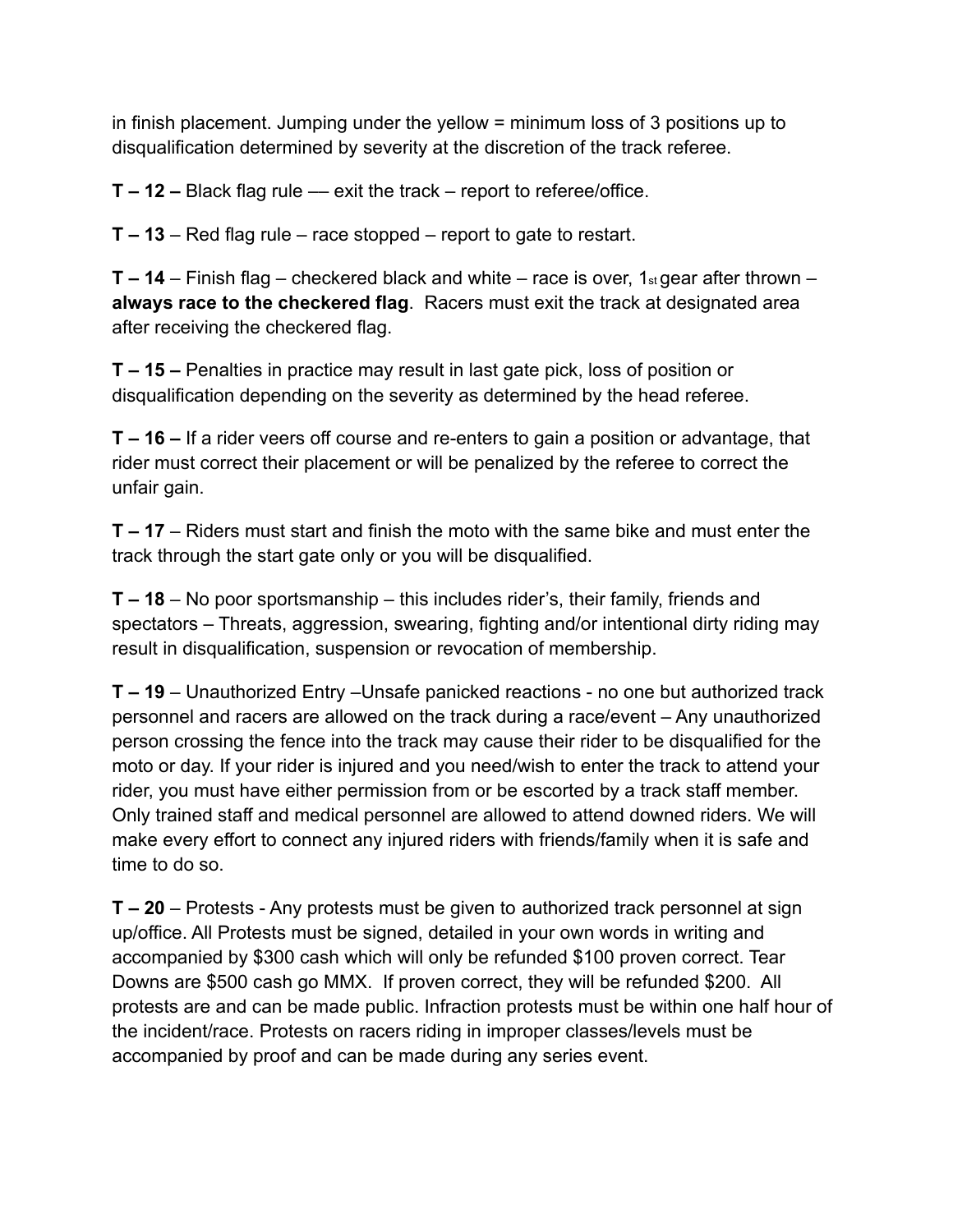**T – 21** – The track referee, organization, and owners reserve the right to make additional safety & conduct rulings. Any interpretation or deviation of the rules is left to the discretion of those officials. Their decision is final.

## **Classes**

50cc 4-6 / 50cc 7-9 / 50cc Open 4-9 65 7-9 / 65 10-11/ 65 Open 7-11 85 9-11 / 85 12-15 / Super Mini 9-16 Schoolboy 12-17 250C/ 250 B/ 250 A 450 C/ 450 B/ 450 A Open C/ Open B/ Open A 30+C/ 30+B/ 30+A 40+C/ 40+B/ 40+A 50+ Women

**100% payback** for the 250 A, 450 A, and (in rotation) 30 A / 40 A.

## **Rider Requirements**

**R – 1 –** Rider must have health Ins. and/or be covered under Parent or guardian's health insurance plan if under 18 to race or practice.

#### **Individual tracks do not provide Health Insurance**.

**R – 2 –** All minors must be accompanied by a parent or guardian to race or practice, absolutely no drop offs. If a parent or guardian cannot be present they must appoint a guardian for their minor in order for them to participate. To do this, we require a notarized letter (for one or all of the events) naming a familiar responsible adult to care for their child while at each track, which will allow them to make all necessary medical decisions for the parents and the minor if needed. There is a form online or at sign up.

**R – 3** – Sign up – Riders must be personally present to sign up/sign into an event – If under 18 a parent/guardian must be present and able to provide proof of identity if asked.

**R – 4 –** All riders must ride in proper class A – B – C or proper age defined class and ride in the highest classification/level you have held or hold in any organization or events past or present – If you knowingly compete in a lower classification/level or the wrong age defined class than you belong in, a disqualification will occur.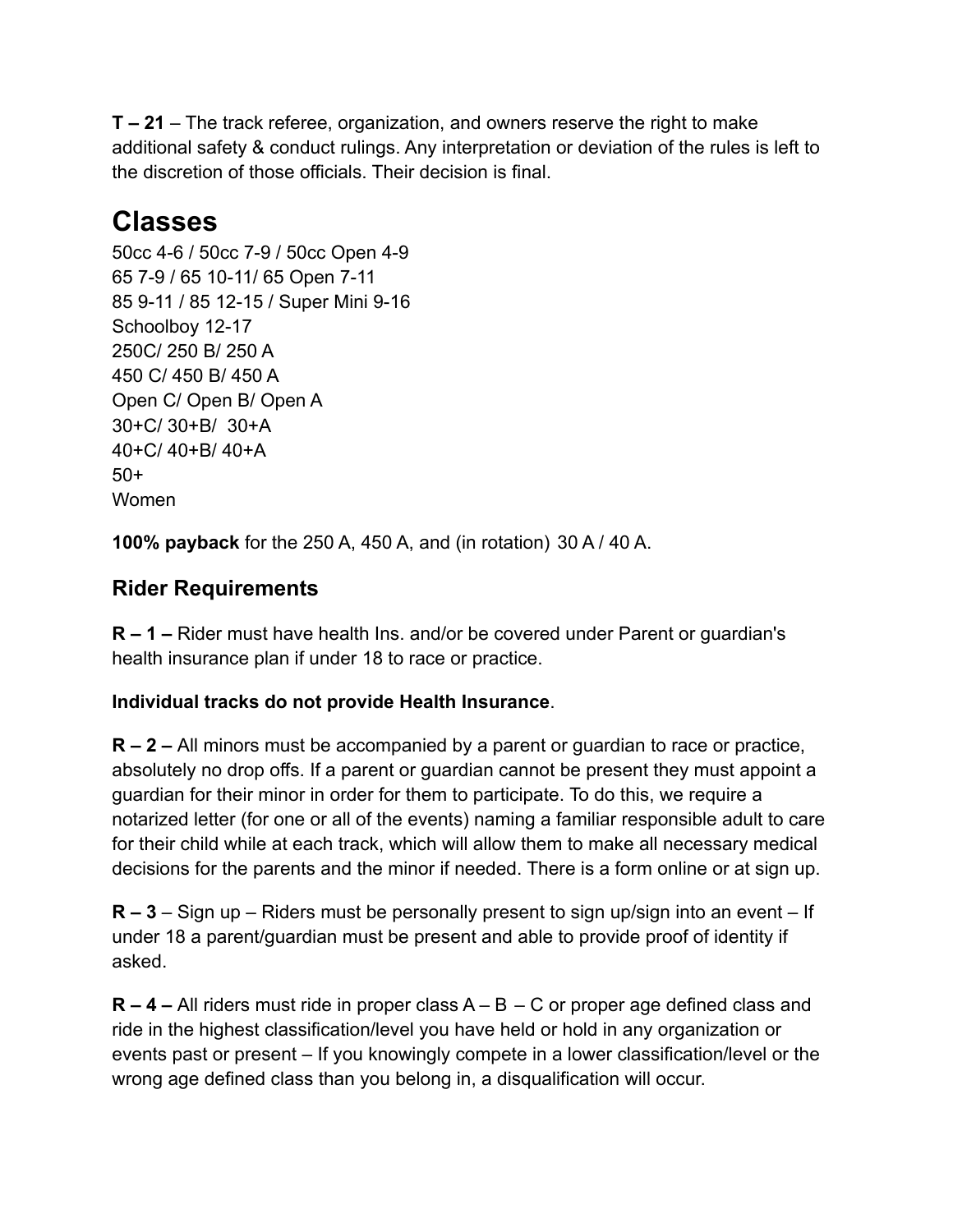**R – 5 –** Age requirements – Your age as of Jan 1<sub>st</sub> of that race season determines your racing age for the year. A rider may move to a higher age class during the year if he/she becomes eligible to do so but once moved up cannot go back. If you knowingly compete in the wrong age defined class than you belong in, a disqualification will occur. You must be able to produce proof of age if riding in an age defined class (birth certificate or license)

#### **R – 6** – Vet Classes

If you are or turn 30 anytime during the race season year you are eligible to compete in the 30+ classes

If you are or turn 40 anytime during the race season year you are eligible to compete in the 40+ classes

If you are or turn 50 anytime during the race season year you are eligible to compete in the 50+ classes

**R - 7 -** Numbers on bike. Rider identification on the track. Your bike must have the appropriate numbers on the number plates, easily visible for the scorers. If the numbers are not clean or easy to read, you will not be scored.

- If there is a numerical or bike # change it must be reported to the office prior to the moto or they will not be scored.

#### **R - 8- Race Equipment**

**Helmet** – DOT and Snell approved. Must fit properly (tightly) and ALWAYS be

fastened fully while on track.

**Goggles** must be worn at the start of the race and are recommended to be worn during

the race

**Chest protection for 50/60/85/125/150 Youth Classes**

**Motocross Boots**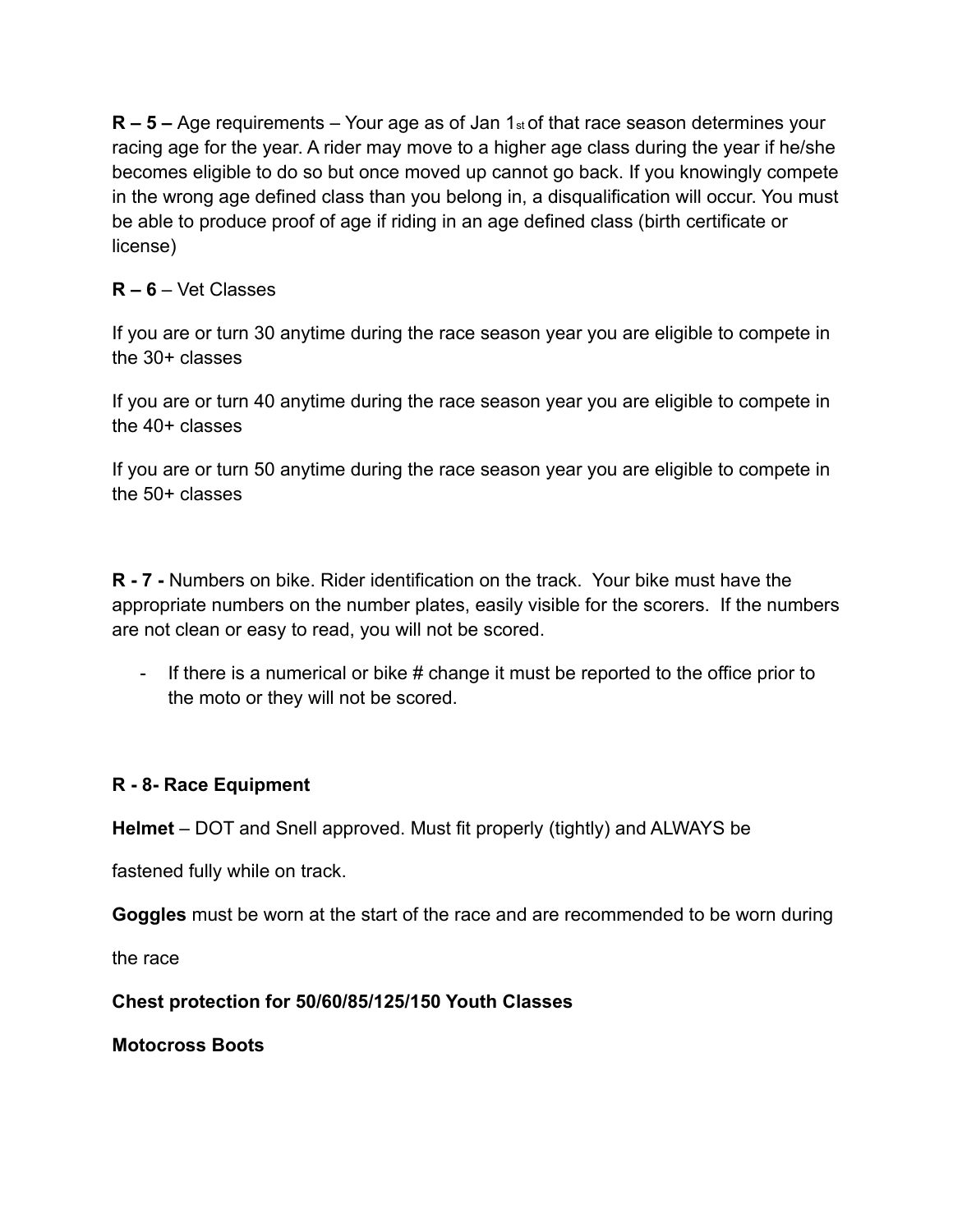**Race Pants and Long sleeve jersey -** must have wrist length sleeve and not be rolled up.

**R – 9 –** Riders with mismatched numbers on gear or bike may not be scored

**R – 10** –Riders who need to apply for duplicate # will be required to run an X after their number.

**R – 11** – We reserve the right to remove dangerous riders from the course

**R – 12** – We reserve the right to deem a rider unable to compete due to riding a bike too large or too small for the racer to ride safely

**R – 13** – Riders entering classes must be able to operate their motorcycle safely and be able to start and operate their motorcycle without assistance.

**R – 14** – A Rider must complete 50% of the race and cross the finish line for the checkered flag to be scored.

**R – 15 –** Results - official race results are posted on the results board. Any changes/penalties will be imported to the final results posted. Results are final **30 minutes** after posted. We reserve the right to make corrections due to human or computer errors.

**R – 16** – It is the rider's responsibility to be sure that the rider and bike information is correct as posted on the results for scoring, contingency or mailing purposes. It is the rider's responsibility to check/monitor their race results and report any scoring errors, this should be verified by the rider 30 min after competition. Entry errors on bike brands or results cannot change for that event, after that event day is closed.

**R – 17 –** Cheating (allowing another rider to race as you) will result in disqualification and/or permanent suspension.

Improper gear/ numbers - If you come to the line without proper gear or readable race numbers, you can be disqualified and/or will be asked to exit until requirements are met.

- ALL number/bike changes MUST be made at the office - at the office you will be given a slip with your changed race number/bike to be handed to the gate referee when he calls the original race number listed on the gate choice to line you up for your class.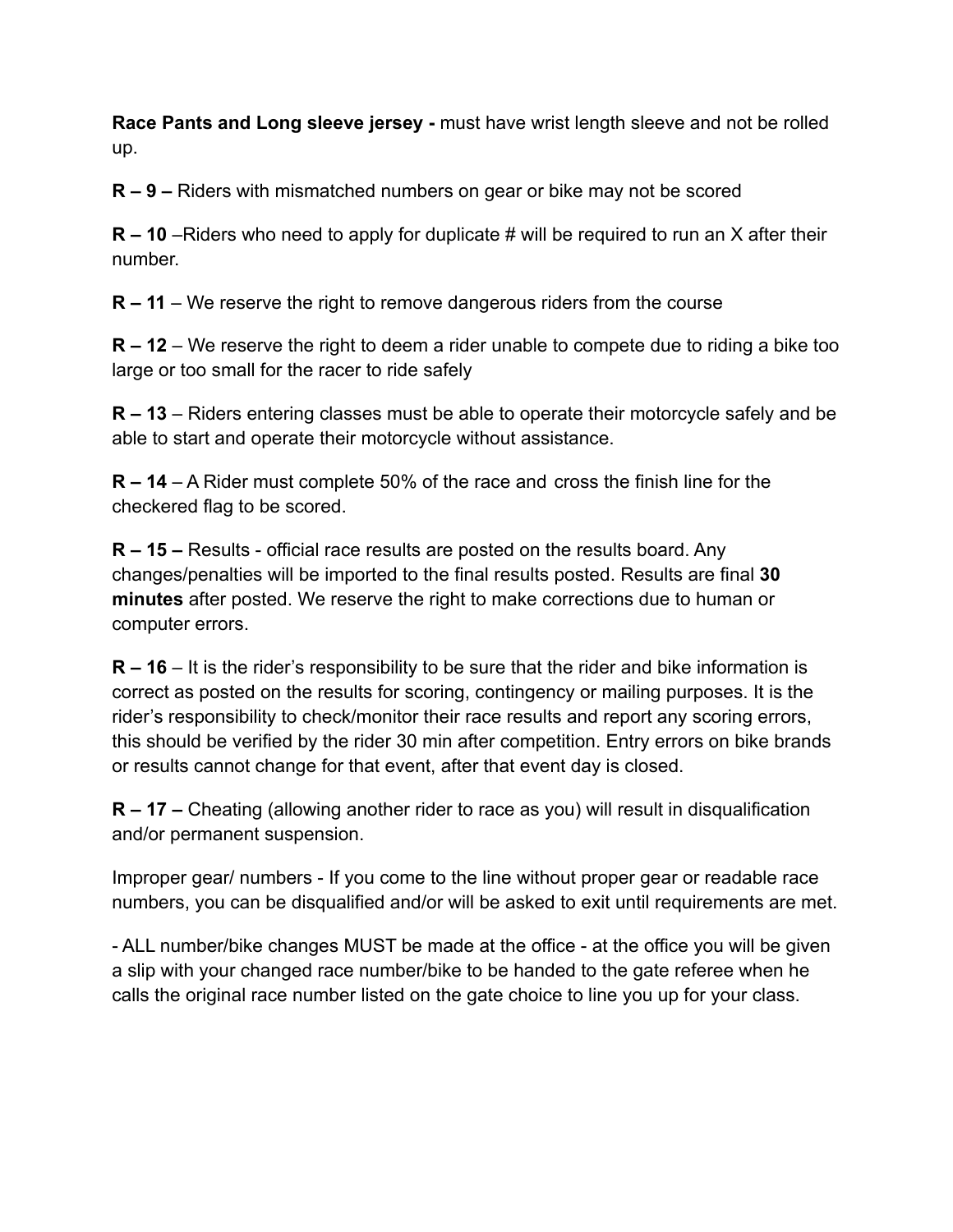#### **Bike Requirements**

- **B 1 –** No broken levers
- **B 2 –** No kickstands
- **B 3 –** No lights (must be taped)
- **B 4** No broken plastic
- **B 5** Exhaust Must be complete. No loud exhaust allowed
- **B 6** Hand guards attached to the end of the handlebars are prohibited

**B – 7** – If your bike is or becomes a hazard to you or the other riders during a race you will be black flagged

**B – 8** – Bike Sizes/Classes - All bikes are considered modified**.**

**85cc Classes** – 85cc **2 Stroke** or 85cc to 150cc **4 Stroke** - No Big Wheels allowed in 85 classes

**250cc Classes** – 125cc to 250cc **2 Stroke** or 250cc **4 Stroke,** No 450cc bikes in the 250cc class

**450cc Classes** – 125cc+ **2 Stroke** or 250cc+ **4 Stroke**

All **50cc Bikes** are eligible to compete in the 50 4-6 and 50 7-8 and 50 Open classes (must remain stock bore).

**65cc Classes** 65cc 2 stroke, 65cc-110cc 4 Stroke

**Supermini** bikes are 85cc to 112cc 2 stroke, 85cc to 150cc 4 stroke. Big wheels allowed

**Schoolboy** 85cc (big wheel) to 150cc 2 stroke, or 150cc (big wheel) to 250cc 4 stroke

**Womens Class** 85cc to 250 cc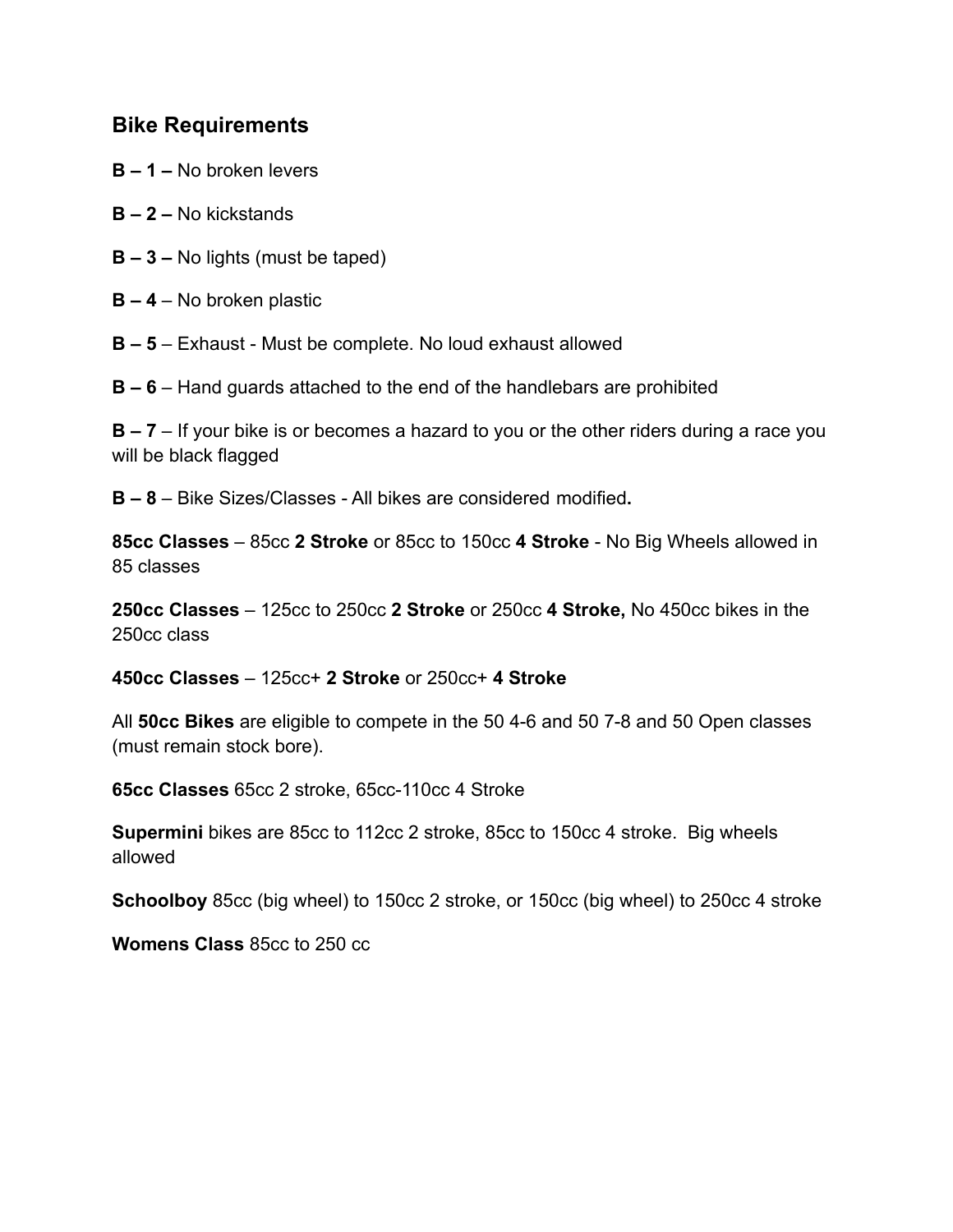| <b>Riders</b>  | 1st            | 2nd            | 3rd            | 4th            | 5th |
|----------------|----------------|----------------|----------------|----------------|-----|
| $\overline{2}$ | 1              | 0              | 0              | 0              | 0   |
| $3-5$          | $\overline{2}$ | 1              | 0              | 0              | 0   |
| $6 - 8$        | $\mathfrak{S}$ | $\overline{2}$ | 1              | 0              | 0   |
| $9 - 11$       | 4              | $\mathfrak{S}$ | $\overline{2}$ | 1              | 0   |
| $12+$          | 5              | 4              | $\mathfrak{S}$ | $\overline{2}$ | 1   |

## **Promotional Points**

(Tentative Promotional Points table above)

Promotional Points are assigned to riders based on overall finishes. The points will carry over year to year.

**P – 1 –** Promotional points are assigned to competing racers based on overall finish to advance them from C to B and B to A. Once a racer goes over the total points needed to advance, they must race in the higher level at the next MMX event unless they are eligible to freeze (see P-8). A racer is considered a "B rider" once they point out of the C class and then race in the B class or gain permission from MMX to advance and then race in the B class. A racer is considered an "A rider" once they point out of the B class and then race in the A class or gain permission from MMX to advance and then race in the A class.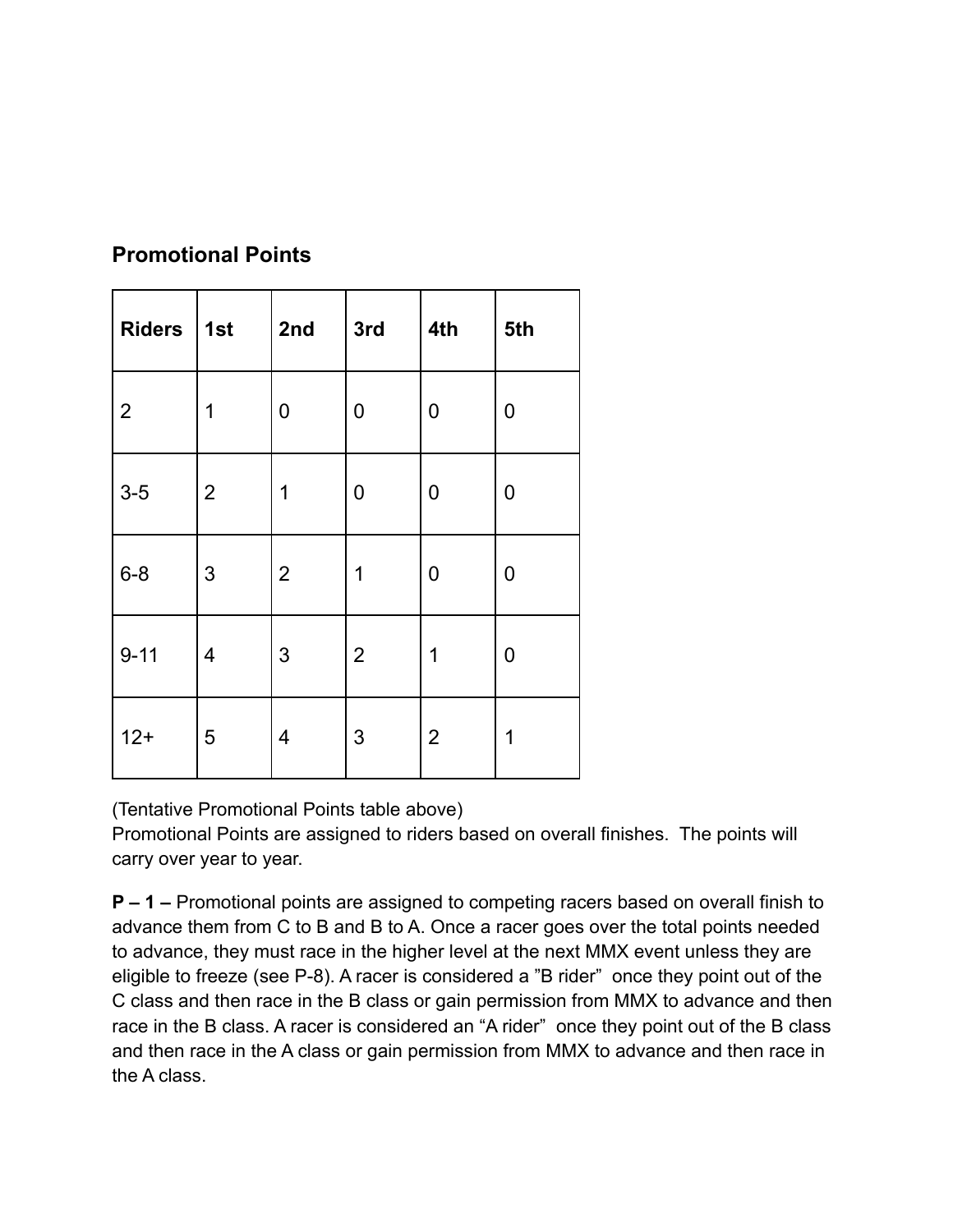Once a rider has ridden in a higher class, he/she cannot go back. (See R4) Points reset to zero once a rider moves up a classification level

**P – 2** – Promotional Points for all 250, 450, and Open Classes

 $C$  to  $B = 40$  points total in all classes combined

B to A = 100 points total in all classes combined

**P – 3 –** 1st race is Moto 1 and 2nd race is Moto 2 - Both motos are combined for Overall Finish. Championship points are awarded for both Moto 1 and Moto 2 O/A score.

**P - 4 - Freezing Points -** Racers can freeze their points after 60% of the way through the series. What this means is they will be eligible to remain in the championship for that class but forced to move up a level the following season.

#### **B Championship**

**P – 5 –** Drops – There are no drops factored in for the series overall.

**P – 6 –** Ties - Series Championship point ties will be broken as follows: Rider with most 1st's, then 2nd's if needed, 3rd's if needed - if still tie - last moto score.

**P – 7 –** Championship Trophy are for top 5 riders who've completed the 75% requirement

## **Race days will follow one of the three schedules below.**

The schedules will be selected for each week. They do not rotate. If one event is schedule A, that does not mean the following two weeks will be B and then C. Race schedule will be available on the "upcoming events" page of the website www.mainemotocross.com, as well as Facebook and Instagram.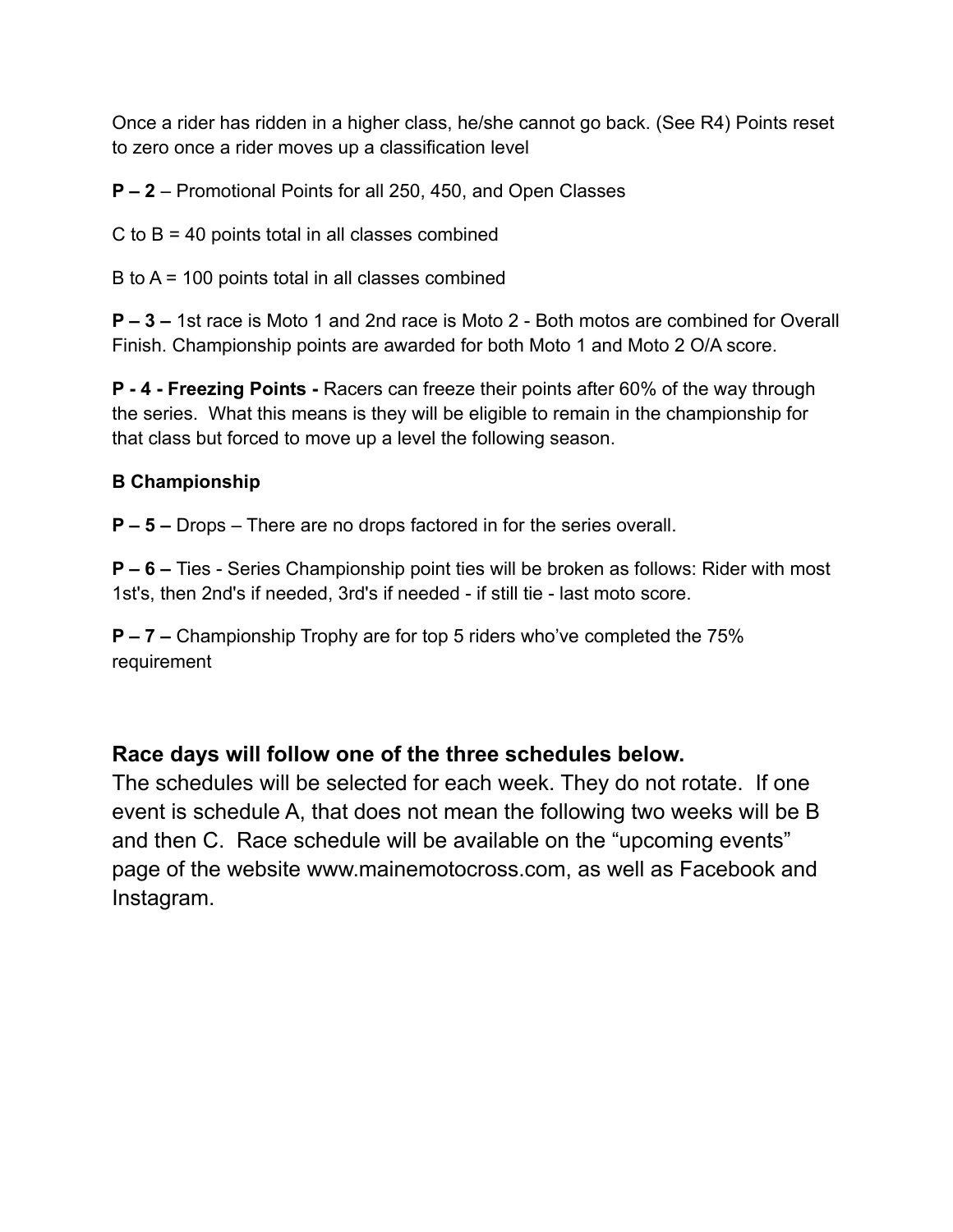## **Schedule A:**

Youth portion: Practice starts at 9:00am

- 1. 85s
- 2. 50s
- 3. Schoolboy
- 4. 65s

#### RACE ORDER (RAN TWICE)

- 1. 50cc 7-8 50cc 4-6
- 2. 85cc 9-11
- 85cc 12-15
- 3. Schoolboy 12-17
- 4. 65cc 7-9 65cc 10-11
- 5. 50cc Open
- 6. Supermini
- 7. 65cc Open

Adult Portion:: Practice starts at 1:15pm

- 1. C
- 2. B
- 3. A

RACE ORDER (RAN TWICE)

- 1. 40+ A/B/C
- 2. 250 C
- 3. 250 A 250 B
- 4. 30+ A/B/C
- 5. OPEN C
- 6. OPEN A/B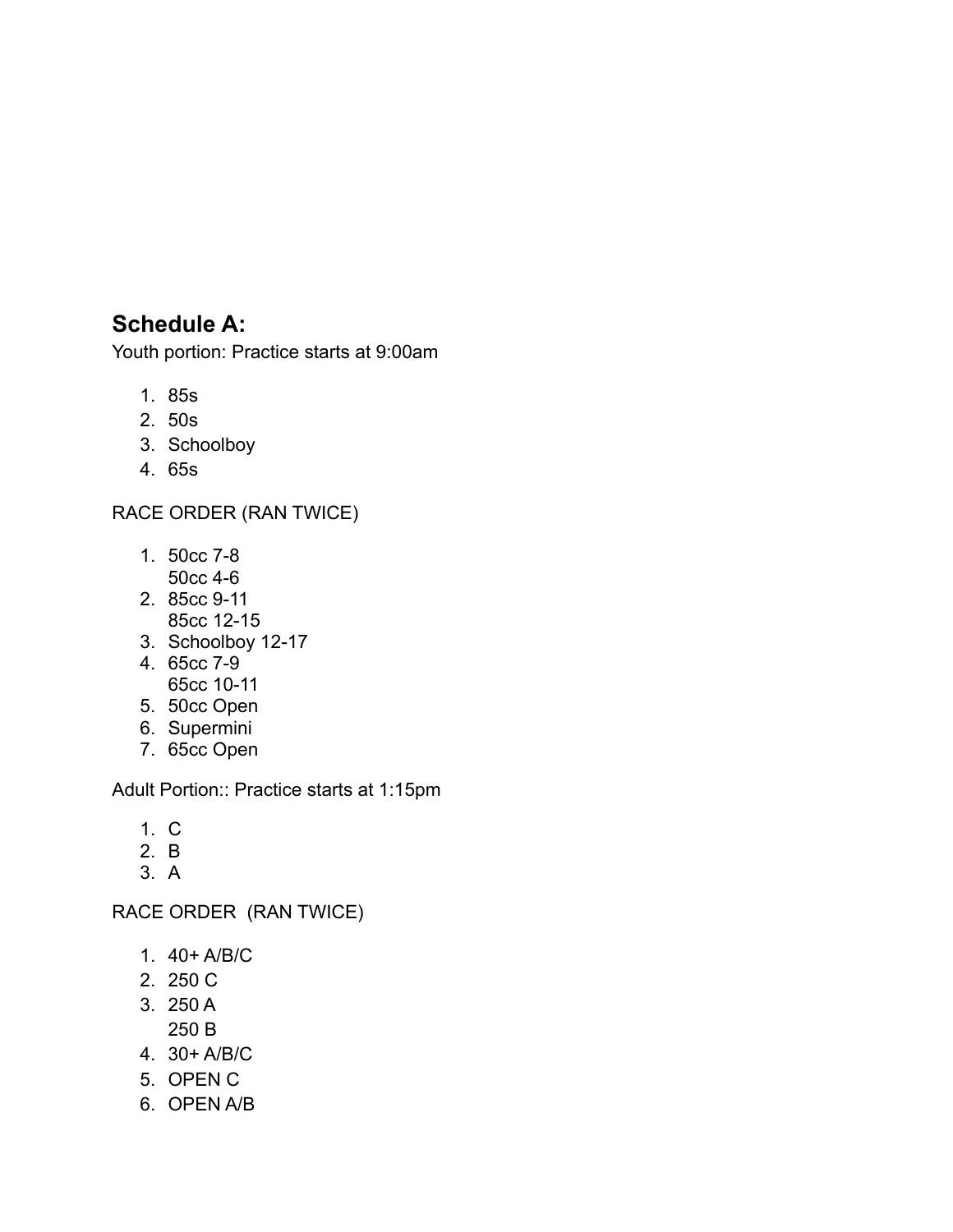- 7. 50+ / Women
- 8. 450 C
- 9. 450 A/B

## **Schedule B:**

Adult Portion: Practice starts at 9:00am

- 1. C
- 2. B
- 3. A

RACE ORDER (RAN TWICE)

- 1. 40+ A/B/C
- 2. 250 C
- 3. 250 A/B
- 4. 30+ A/B/C
- 5. OPEN C
- 6. OPEN A/B
- 7. 50+/ Women
- 8. 450 C
- 9. 450 A/B

Youth portion: Practice starts at 2:15pm

- 1. 85s
- 2. 50s
- 3. Schoolboy
- 4. 65s

RACE ORDER (RAN TWICE)

- 1. 50cc 7-9 50cc 4-6
- 2. 85cc 9-11 85cc 12-15
- 3. Schoolboy 12-17